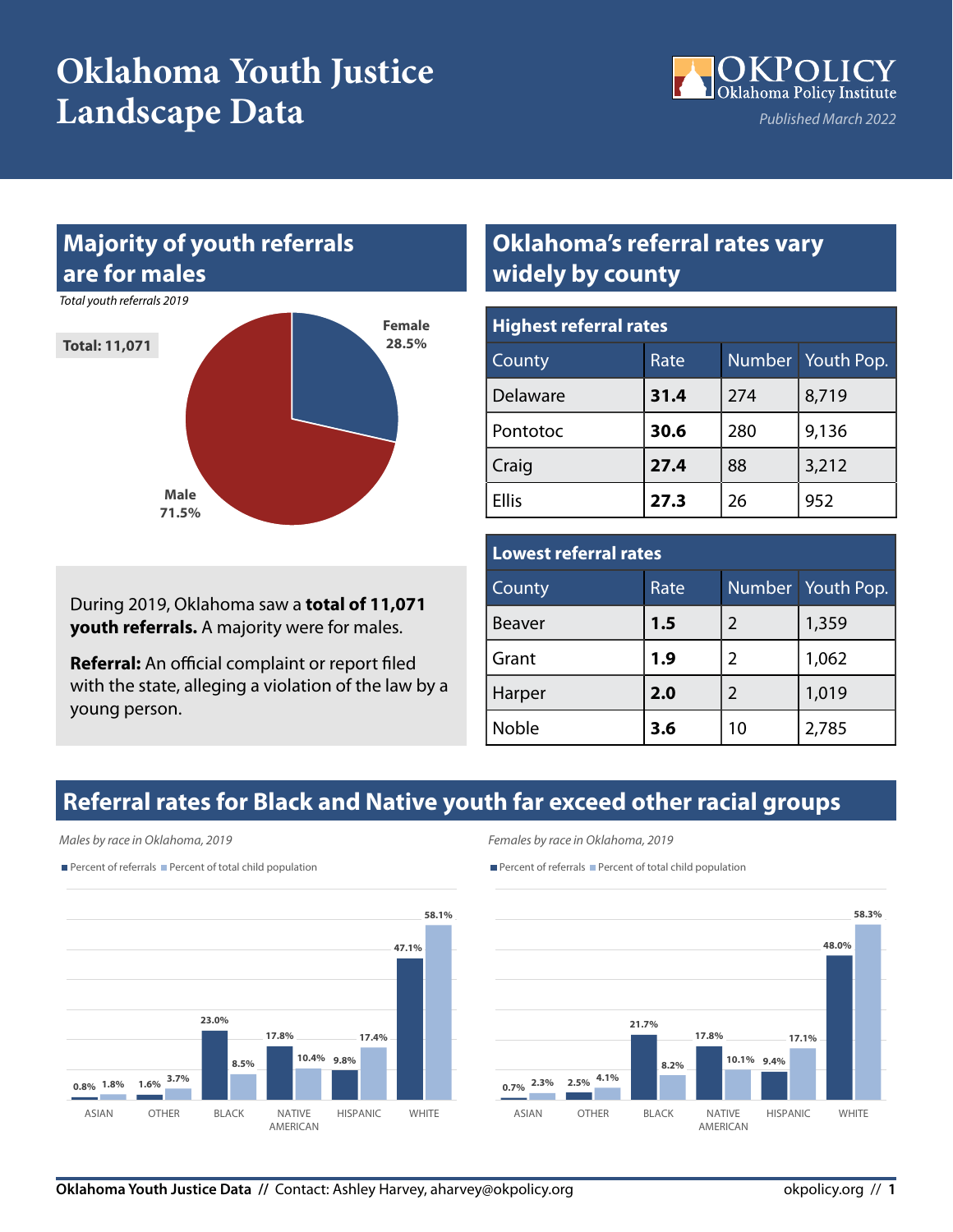

#### **Most youth referrals are for low-level public order offenses**

*Referral type 2019*

\_\_\_\_\_\_\_\_\_\_\_\_



Referral types were identified and categorized using the Uniform Crime Reporting Manual<sup>1</sup> definitions and guides.

#### **Top referral sources for youth in 2019**

| <b>Source</b>          | <b>Number</b> | <b>Percent</b> |
|------------------------|---------------|----------------|
| Law enforcement agency | 8,546         | 79.4%          |
| Juvenile agency        | 957           | 9.0%           |
| Public school          | 702           | 6.6%           |
| Family                 | 168           | 1.6%           |
| Self                   | 62            | 0.6%           |

#### **Referrals across the state**

*by county, includes all OJA referrals from FY 2019 OJA Referrals per 1,000 residents under the age of 18*



<sup>&</sup>lt;sup>1</sup> "NIBRS User Manual - FBI." <https://www.fbi.gov/file-repository/ucr/ucr-2019-1-nibrs-user-manua-093020.pdf/view>. Accessed 24 Feb. 2022.